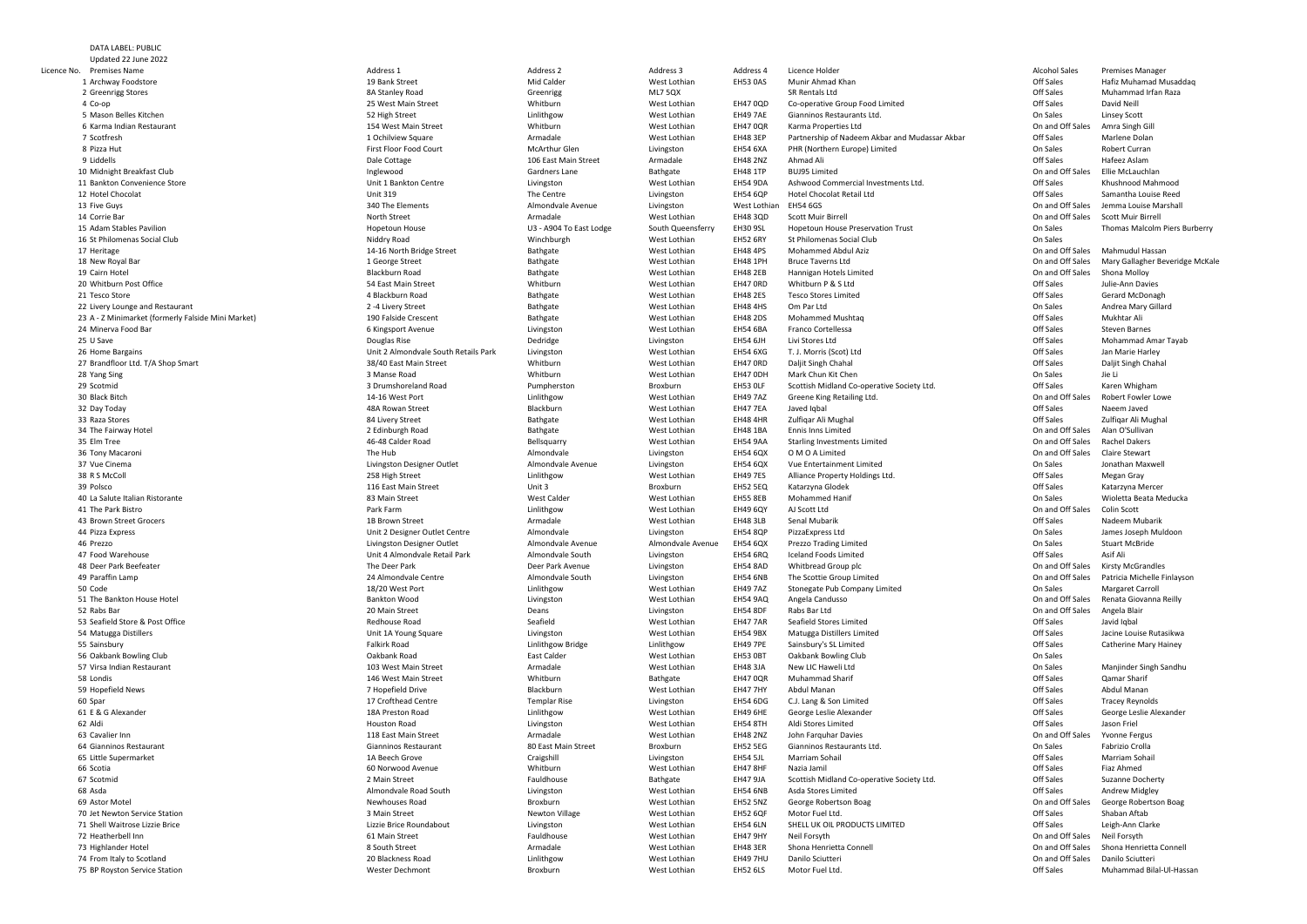76 Olde Market Inn77 The Club78 The Goth79 The Boulevard80 The Railway Tavern81 Nando's 82 Coppies Bar 83 CROSS TAVERN84 Lammies Bar 85 Mercure Livingston86 Regal Bar 87 The Torphichen Inn88 West Port Tavern89 A & S Convenience Store **Mateurs Convenience Store And Accord Convenience** Store Mest Lothian 90 McColls (formerly Botterills) 97-99 West Main Street Armadale West Lothian91 James Miller Convenience Store **40A - 40B Langton Avenue** East Calder East Calder Avenue East Calder West Lothian 92 Bratek 93 Amman Store 94 Festival Store 95 Polbeth Mini Market 2012 13/15 Limefield Road 96 La Capanna 97 Scotmid98 Scotmid99 Super Fare 100 19 Main Street 101 Lidl Store 102 Co-op103 Fair Deal Licenced Grocers 104 Broxburn United Sports Club105 Sapphire Restaurant Murieston Centre 2 - 3 Bankton Centre 2 - 2 Murieston Murieston 106 Superway 107 Green Tree Tavern108 The Kirknewton Inn109 The Panda 110 Premier 111 Iceland Foods Limited112 Euroscot 113 Fair Price 114 Indie Roots 115 Kaim Park Hotel 116 Morrisons 117 Brucefield Farm Bistro118 Croftmalloch Inn119 The Fat Pheasant 120 Costcutter 121 Waz's 122 J Dunbar & Son123 Mari Blu124 Armadale Stadium125 Twig Disco126 Day-Today Express 54 West Main Street Whitburn128 Ian MacLeod Distillers Ltd129 Addiewell Post Office 46 Loganlea Road130 Dale Disco131 Superfare 132 Dechmont Village Shop133 A and N Store 135 Co-op136 Bratek 137 Du Vin Bouchers 138 Tesco Metro 139 Lithgae Brig 25A Mill road140 S & R Mini Market 141 Polbeth Services Station 142 S and A Newsagents 143 Crown Arms 144 Spar Store 145 Shell Livingston146 Beechwood Nurseries 147 Adam Ballroom Pavillion148 Lidl 149 The Mid Calder Inn150 Diet Chef Ltd1511 Aldi 2008 Mest Lothian and America According to the According According to the Bathgate According to the West Lothian and According to the Mest Lothian and According to the Mest Lothian and According to the Mest Lothian

b 14 Greendykes Road Broxburn Broxburn West Lothian EH52 5AG h and the Solution of the Solution Street Armadale Armadale Nest Lothian EH48 3QA 1 Nando's **Nando's** Livingston Christian Christian Christian Christian Christian Christian Christian Christian Christian Christian Christian Christian Christian Christian Christian Christian Christian Christian Christian C 2 Coppies Bar **87A South Street** Armadale Mest Lothian West Lothian A Lammies Bar **28 Sheephousehill** 28 Sheephousehill Fauldhouse Fauldhouse West Lothian 1 Almondview6 Regal Bar 6 West Main Street Armadale Mest Lothian Street Armadale Mest Lothian n 15 South Bridge Street Bathgate Bathgate West Lothian EH48 1TR 2 Bratek **Exercise State Contract Craigshill** Unit 17A The Mall Craigshill Craigshill Livingston 3 Amman Store 146 Huron Avenue 2008 Livingston 2014 Livingston 2014 Muron Avenue 2014 Livingston 2014 Muron Avenue A Festival Store **Kirknewton** Street **51 Main Street** Street Kirknewton Kirknewton Polbeth West Lothian EH55 8UD6 La Capanna Carmondean Centre Carmondean Centre Carmondean Centre Carmondean Centre Carmondean d and the set of the street of the EH53 0EW of the Set Calder Calder Calder Controller EH53 0EW of the EH53 0EW of the Set Calder Calder Calder Calder Calder Calder Calder Calder Calder Calder Calder Calder Calder Calder C 9 Super Fare **The Contract of the Contract of Table 2**78 Cameron Way **Livingston** 0 19 Main Street 20 West Lothian Nest Lothian Nest Calder 20 West Calder 20 West Calder 20 West Lothian Site adjacent to Thistle Industrial Estate East Main Street Broxburn 2 Kingsport Avenue Livingston<br>
3 - 5 Main Street Communisty Bathgate n and the Main Street And Main Street And Messachuset Christian Messachuset Christian EH27 8AH 9 The Panda 2008 Mess Controllery and Absolute ASS North Bridge Street 2008 Bathgate 2008 Mess Lothian 0 Premier 20 Nest Lothian Superinten and Superinten and Superinten and Superinten and Superinten and Mest Lothian Superinten and Mest Lothian Superinten and Mest Lothian Superinten and Mest Lothian Superinten and Mest Loth d
and
the contract the studies of the S6/90 West Main Street
studies and the Whitburn
and the S6 of the S6 of the S6 of the S6 of the S6 of the S6 of the S6 of the S6 of the S6 of the S6 of the S6 of the S6 of the S6 of th 2 Euroscot 20 Nest Lothian and the Street 2 Australian and the Street Street Bathgate Street Nest Lothian and Mest Lothian and Mest Lothian and Mest Lothian and Mest Lothian and Mest Lothian and Mest Lothian and Mest Lothi 3 Fair Price **Access 20 Four Additionary 19th Craigshill** Access 20 Fair Price 20 Alivingston 28A Glasgow Road 17 Edinburgh Road Alderstone Road<br>Rutherford Square o and the state of the Rutherford Square and the Bellsquarry and the Section West Lothian The EH54 9BU n and Croftmalloch Inn and Longridge Road Mhitburn EH47 8HB 9 The Fat Pheasant Newton **13-15 Main Street** Newton Newton Newton Newton Newton Newton Newton Newton Newton Newton Newton Newton Newton Newton Newton Newton Newton Newton Newton Newton Newton Newton Newton Newton Newton N 0 Costcutter **1A Tweed Drive Craigshill** Craigshill Livingston 1 Waz's **Example 2 Additional Broxburn** 3 Goschen Place **No. 1 Additional Broxburn** Broxburn Broxburn d and the second of the Russell House and the Dunnet Way the Broxburn and the EH52 5BU of the Second EH52 5BU of the Second Second Second Second Second Second Second Second Second Second Second Second Second Second Second o and the SA South Street and SA South Street and SA South Street and SA South Street and SA South Street and Armadale SA South Street and SA South Street and SA South Street and SA South Street and SA South Street and SA 1 Superfare 23 Fernbank 23 Fernbank Ladywell Ladywell Ladywell Livingston p 1986 Main Street Contract Contract Dechmont Nest Lothian EH52 6LG 3 A and N Store **64 Philip Avenue** 64 Philip Avenue **Bathgate** Bathgate Mest Lothian 6 Bratek 2008 Mess Lothian Research Mess 27C South Street 2008 Mess 27C South Street 2008 Mess 2008 Mess 2008 Mess 2008 Mess 2008 Mess 2008 Mess 2008 Mess 2008 Mess 2008 Mess 2008 Mess 2008 Mess 2008 Mess 2008 Mess 2008 Me **2 Du Vin Bouchers** Linlithgow **Community Community Community Community Community Community Community Community Community Community Community Community Community Community Community Community Community Community Community** 8 Tesco Metro **Accord 2 Controller Centre** 4 Regent Centre **Accord 2 Controller Centre** Linlithgow 25A Mill road **Linlithgow Bridge Linlithgow Bridge Linlithgow** 0 S & R Mini Market Nest Lothian Nest Lothian Nest Lothian Nest Lothian Nest Lothian Nest Lothian A71 - Limefield Road Chapelton Drive West Calder West Lothian<br>
Broxburn Mest Collect West Lothian<br>
West Lothian 62-64 East Main Street Crown Arms 179 High Street Linlithgow32 Auldhill Road n and the Howden West Christian Christopher Christopher Christopher Christopher Christopher Christopher Christopher Christopher Christopher Christopher Christopher Christopher Christopher Christopher Christopher Christophe 17 Houston Mains Holdings **Nurseries 19 Houston Mains Holdings** Uphall West Lothian<br>Bouth Queensferry **Holdings** EH30 9SL 55 Whitburn Road n and the set of the SS Main Street and SS Main Street and SS Mid Calder And Calder And Mid Calder Construction CH53 0AW

 West Lothian EH54 8HDMurieston **EH54 9DA**  Livingston West Lothian EH54 6DBd Bridgend Bridgend West Lothian EH49 6PB

Livingston EH54 6HR West Lothian EH48 3EU<br>West Lothian EH47 0RB West Lothian EH48 3QA<br>Bathgate EH48 4LY West Lothian EH53 0DN<br>Livingston EH54 5DZ West Lothian EH27 8AA<br>West Lothian EH55 8UD West Lothian EH54 6BA<br>West Lothian EH48 7HP West Lothian EH48 1SH<br>West Lothian EH47 0QU Livingston EH54 5HR<br>West Lothian EH48 2AE West Lothian EH48 1NG<br>Livingston EH54 5DZ West Lothian EH48 3EU<br>West Lothian EH49 7AQ

n 28 West Main Street Whitburn Whitburn West Lothian EH47 0QZ Hawthorn Leisure Scotco Limited On and Off Sales Ian Nelson EH52 5AG Kuldip Kaur Sandhu (EH52 5AG Kuldip Kaur Sandhu China Brown)<br>EH48 3QA Armadale Public House Society Limited (EH48 3QA Armadale Public House Society Limited (EH48 3QA Armadale Public House Society Limited EH48 3QA Armadale Public House Society Limited CHS Contains On and Off Sales Robert Burns Brow<br>Chand Off Sales Darran Nicholson CHS4 6QL Greene King Retailing Ltd. 32 Almondvale Boulevard Almondvale Almondvale Livingston EH54 6QL Greene King Retailing Ltd. On and Off Sales Darran Nicholson 28-30 King Street Bathgate Bathgate West Lothian EH48 1AX Hilditch Inns (Bathgate) Limited On and Off Sales John Smillie Nando's Chickenland Ltd.<br>
Jack Alexander Hogg John George Aitken Watson Sales John George Aitken \<br>
On and Off Sales Sohn George Aitken \ John George Aitken Watson **On and Off Sales John George Aitken Watson** GECOM Limited GECOM Limited N 2 East Main Street Whitburn Whitburn West Lothian EH47 ORB GECOM Limited On and Off Sales Kayleigh Polland n 1986 EH47 9DZ David Huddlestone National Construction on Sales David Huddlestone w and Almondvale School Livingston EH54 6QB Jupiter Hotels Limited Contact Contact Catherine Smith Hawthorn Leisure Scotco Limited<br>
Kenneth Craig<br>
Con and Off Sales Kenneth Craig 7 The Square Torphichen Bathgate EH48 4LY Kenneth Craig On and Off Sales Kenneth Craig On and Off Sales Kenneth Craig EH48 1TR The Strathbrock Bar Limited Connection Connection Connection Connection Connection Connective Connect<br>CH47 9EF Sheida Ali Changes Sheida Ali Changes Sheida Ali Changes Sheida Ali Changes Sheida Ali EH47 9EF Sheida Ali Off Sales Sheida Ali EH48 3PZ Alliance Property Holdings Ltd. Off Sales Sylvia Tharesa Sturroch Allan James Ernest Miller Off Sales James Ernest Miller EH54 5DZ Damian Ambroziewicz Off Sales Aleksandra Pytkowska West Lothian EH54 6QL Mayurika Eswarabalan Kailasapillai Off Sales Mayurika Eswarabalan Kailasapillai Glenbridge Limited Glenbridge Limited Communisties Communist Communist Communist Communist Communist Communist<br>In Communist Communist Communist Communist Communist Communist Communist Communist Communist Communist Communi<br> D Munir Ahmad Khan **Off Sales** Munir Ahmad Khan Off Sales Munir Ahmad Khan n and the Livingston **EH54 8PT** Franco Cortellessa **Communist Constructs Constructs Constructs** Domenico Pacitti 9/11 Main Street Scottish Midland Co-operative Society Ltd. Comments South Street Christes Calder Comments and Deans<br>167 Main Street Scottish Allison EH53 0EW Scottish Midland Co-operative Society Ltd. Comments Comments Al Scottish Midland Co-operative Society Ltd. Off Sales Allison Kemp D Javed Iqbal Sales Javed Iqbal Sales Javed Iqbal Sales Javed Iqbal Sales Javed Iqbal Sales Javed Iqbal Sales I EH55 8BY Muhammad Sharif Off Sales Muhammad Sharif EH52 5AS Lidl Great Britain Limited<br>EH54 6BF Co-operative Group Food Limited CHEST CONSERVITY Off Sales Craig Alan We 3 Follyburn Place **Eliburn** Eliburn Livingston EH54 6BF Co-operative Group Food Limited Off Sales Craig Alan Westwell 3 Fair Deal Licenced Grocers **ELAL ARTIC CONTAINERT ARTICLE ARTICLE ELAL ELAL ARTICLE** EH47 9HY Parveen Akhtar Ramzan Parveen Akhtar Ramzan **Parveen Akhtar Ramzan** Off Sales Parveen Akhtar Ramzan Parveen Akhtar Ramzan Broxburn United Sports Club Trust b Broxburn EH52 6BY Broxburn EH52 6BY Broxburn Dited Sports Club Trust On Sales Alan William Cunningham A Heng Yi Lin Cheng States And The Cheng States And The Cheng States And The Cheng States And The Cheng States And The Cheng States And The Cheng States And The Cheng States And The Cheng States And The Cheng States And Th A Javed Iqbal **Javed Iqbal** School Controller School Controller Controller Controller School Controller School Controller School Controller School Controller School Controller School Controller School Controller School Con 3 - 5 Main Street Bathgate Bathgate West Lothian EH48 7HP Starling Investments Limited On and Off Sales Glynn Thomas MacDonald EH27 8AH The Inn (Kirknewton) Limited Connection Connection Connection Connection Connection Connection Connect<br>CH48 4PL Lap H Lang Connection Connection Connection Connection Connection Connection Connection Connection C n 1988 EH48 4PL Lap H Lang 1988 Constants Constants Conservative Conservative Conservative Conservative Conservative Conservative Conservative Conservative Conservative Conservative Conservative Conservative Conservative C H Nitish Kajla Nitish Kajla Nitish Kajla Nitish Kajla Nitish Kajla Nitish Kajla Nitish Kajla Nitish Kajla Nitish Kajla Iceland Foods Limited Off Sales Ryan Lynch West Lothian **EH48 4EZ** Delicatessen Pysio Ltd. Off Sales Derzy Grzegorz Piekarz Derzy Grzegorz Piekarz Umair Farooq Off Sales Umair Farooq d and Bathgate Mest Lothian EH48 2AE Nasir Nabi Channel Consider the Sales Vinod Kuruvilla d Bathgate West Lothian EH48 1EP KP (2017) Ltd Christian On Sales Lindsay-Anne Colman Wm Morrison Supermarkets Limited<br>
Mitchells & Butlers Retail Ltd.<br>
On and Off Sales Nigel Brooks Constants Are and Off Sales Nigel Brooks EH54 9BU Mitchells & Butlers Retail Ltd. Cases and Off Sales Connect Article Brooks and Off Sales Nigel Brook<br>Carokrist Limited EH47 8HB Carokrist Limited Connect Article Brooks and Off Sales Connect Article Brooks and O EH47 8HB Carokrist Limited Carokrist Limited Caroline Caroline Caroline Caroline Connect Connect Connect Conne<br>Connect Caroline Caroline Caroline Caroline Caroline Caroline Caroline Connect Connect Connect Caroline Caroli<br> n and Off Sales Juan Martin Sepulveda (Nest Lothian CH52 6QE Ascenti Group Ltd Connect Connect Connect Connect Connect Connect Connect Connect Connect Connect Connect Connect Connect Connect Connect Connect Connect Connect EH54 5LJ Anwar Ul-Haq Off Sales Anwar Ul-Haq EH52 5JE Wasim Abbas Off Sales Wasim Abbas 76 Lower Bathville **Armadale** Armadale West Lothian EH48 2JS William Dunbar Coff Sales William Dunbar Coff Sales William Dunbar u 25 Main Street Deans Deans Livingston EH54 8BE Mari Blu Ltd Cff Sales Giuseppe Fappiano n and Bathgate Road Armadale Armadale West Lothian EH48 2PD William Cochrane Constants Constants Constants William Cochrane Constants Constants Constants Constants Constants Constants Constants Constants Constants Constant 41 Livery Street Bathgate Bathgate West Lothian EH48 4HS Louis Di Resta t/a P & S Properties On Sales Louis Alexander Di Resta n and the West Lothian and EH47 0QX and NY33 Ltd and Saleem and Saleem and Communication off Sales Naveed Saleem Ian MacLeod Distillers Ltd. Off Sales Rona Andrewd and the settlem and the settlem and the settlem and the settlem and the settlem and the settlem and the settlem and the settlem and the settlem and the settlem and the settlem and the settlem and the settlem and the sett R Scott Sibbald Scott Sibbald Scott Sibbald Scott Sibbald EH54 6DT Imran Mohammed Arif Off Sales Imran Mohammed Arif G Mary Boylan **Off Sales** Liz Reid G Asif Hamid **Communist Communist Communist Communist Communist Communist Communist Communist Communist Communist Communist Communist Communist Communist Communist Communist Communist Communist Communist Communist Communis** Craigshill Mall Craigshill Craigshill Craigshill Livingston EH54 5DZ Co-operative Group Food Limited Off Sales Terrie Alice Gillies Damian Ambroziewicz **Damian Ambroziewicz** Christen Controller Controller Controller Controller Controller Catherine Lawrie<br>
On and Off Sales Catherine Lawrie w 1983 West Lothian 1986 EH49 7AQ Du Vin Bouchers Limited Contract Connect Catherine Lawrie Catherine Lawrie w and West Lothian EH49 7HU Tesco Stores Limited Contract Contract Contract Contract Contract Contract Contract Off Sales Drew Waldie w 1999 EH49 7QJ Mohammed Asghar Christian Communication of the Mohammed Asghar Mohammed Asghar Christian Mohammed Asghar Christian Mohammed Asghar Christian Mohammed Asghar Christian Mohammed Asghar Christian Mohammed Asgh West Lothian EH48 3EX Mohammad Aslam<br>West Lothian EH55 8SD Denis McCormack EH55 8SD<br>EH52 5EF Denis McCormack **Off Sales** Off Sales William David Black McCormack<br>Mirza Schraz Baig **Off Sales** Off Sales Mirza Schraz Baig West Lothian EH52 5EF Mirza Schraz Baig Off Sales Mirza Schraz Baig West Lothian EH49 7EN Colin Thomas Inglis On Sales Margaret Manson Johnston EH49 6PB Ghulum Murtaza Asam<br>EH54 6AA SHELL UK OIL PRODUCT SHELL UK OIL PRODUCTS LIMITED EH52 6PAJames Sloan Williamson **Departual Constructs** Consumers Sloan Williamson Consumers Consumers Consumers Hopetoun House Preservation Trust n metal Hopetoun House South Queensferry EH30 9SL Hopetoun House Preservation Trust On and Off Sales Piers De Salis d and Bathgate Same West Lothian EH48 1HE Lidl Great Britain Limited Controllers off Sales Ross Mitchell EH53 0AW Greene King Retailing Ltd. Communisties of the Shimara Nassering Communisties of the Shimara Nasserin<br>CH54 9DF Diet Chef Ltd Communisties of the Shimara Nassering Communisties of the Shimara Nassering Communistie 2 Rennie Square Summer Brucefield Industrial Estate Livingston EH54 9DF Diet Chef Ltd Off Sales Andrew Veitch n 1988 EH48 1TP Aldi Stores Limited Number 2018 and September 2018 off Sales Controllers Lisa Jane Drennan

Off Sales Mohammad Aslam<br>Off Sales William David Black Off Sales Shabana Din Off Sales Marina Jane Kyle<br>On Sales Kieran James Williamson

Rona Andrew **Terrie Alice Gillies**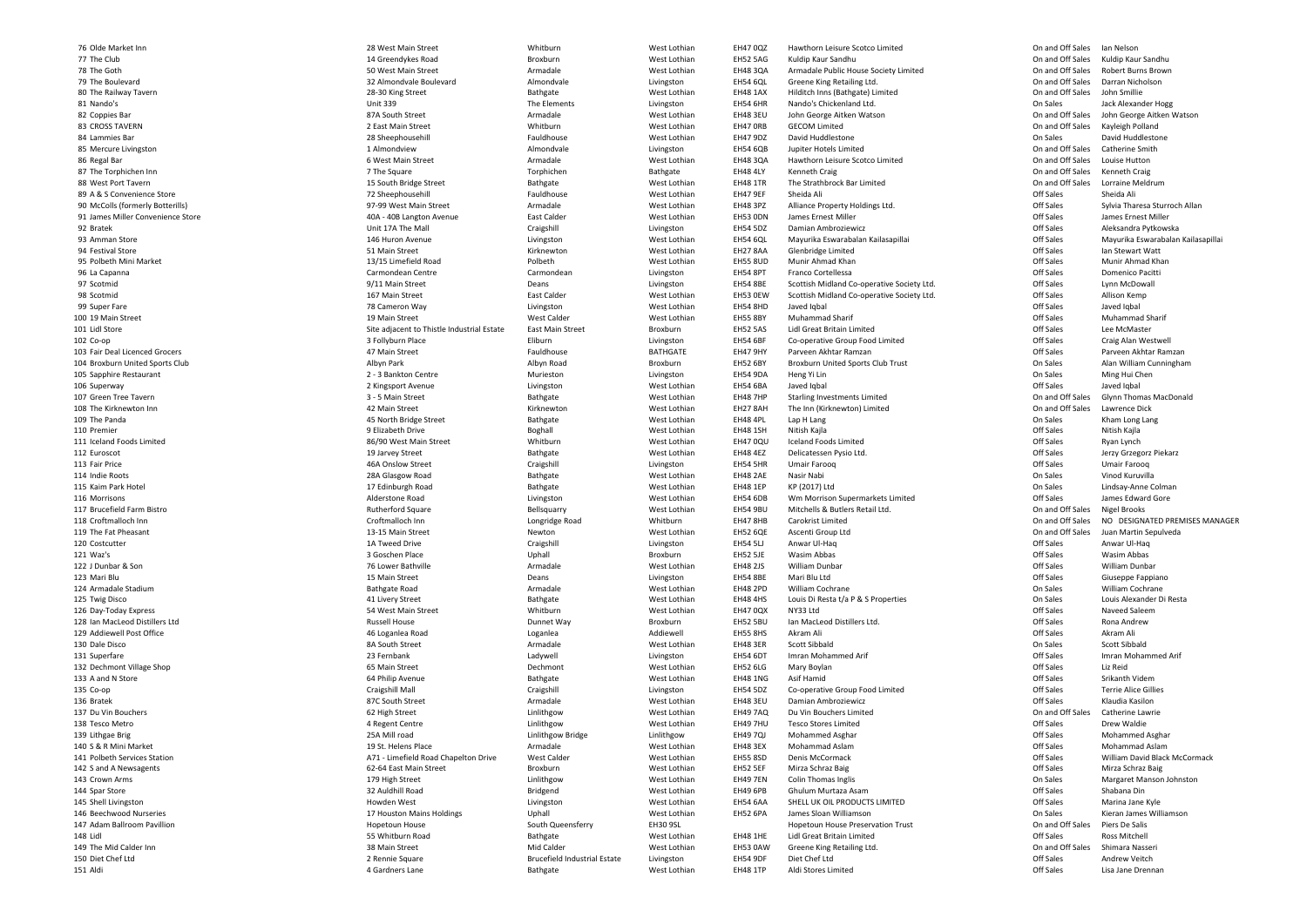152 Stirrup Stane 2 Stirrup Stane **Calculation Contract Contract Contract Contract Contract Contract Contract Craigshill Craigshill** 153 Grand Central 154 Marks and Spencer A Marks and Spencer **The Elements** Almondvale Boulevard **Almondvale Boulevard** The Elements Almondvale Boulevard 155 West Lothian College **Almondvale Crescent** Livingston 156 Linlithgow Rugby Club157 East Calder Homing Society Sports & Social Club158 Scotmid159 Scotmid 9 Scotmid 22 Main Street 22 Main Street 22 Main Street 22 Main Street 22 Main Street 20 Nest Calder 20 West Lothian 160 Black Bull Innn and Development Market Street and Mid Calder and Mid Calder Nest Lothian EH53 0AA 161 Fork and Fieldd and the street of the Sank Street and Street Mid Calder and Mid Calder Street Benedicts (Mest Lothian EH53 0AR 162 Liv Bar & Clubb Books and the CHS4 6NB and the Manufacture of the Mondside South Road Livingston EH54 6NB 163 The Old Coach Innn and a complete the Seast Main Street and Seast Main Street whitburn and Mest Lothian EH47 ORB 164 The Rosey Posey Bar 2011 Marshall Communication of the Communication of the Communication of the Linlithgow 165 Swan Tavernn and the contract of the contract of the contract of the contract of the contract of the contract of the contract of the contract of the contract of the contract of the contract of the contract of the contract of the cont 166 BP Deer Park Connect 167 Royal Regent Restaurant **Armadale Road** 168 Dramfool Ltd170 Bayleaf Indian Restaurant 90 Uphall Station Road172 The Tower 2 The Tower 2008 2012 12:39 The Mall 2008 2014 2022 2023 2014 2023 2024 2022 2023 2024 2022 2023 2024 2022 202 174 Frankie & Benny's 175 Hilcroft Hotel 5 Hilcroft Hotel **Whitburn** East Main Street **East Main Street** Whitburn 176 The Cottage Restaurant West Lothian Number of the Cottage Restaurant West Lothian 177 The Newyearfieldd and the Unit 1 Contract of the Unit 1 Almondvale Avenue LIVINGSTON 180 Double 5 183 Footballer & Cricketers Arms **183 Footballer & Cricketers Arms** 111 High Street Linlithgow 185 Scotmid186 Cafe Bar 1807 187 Four Marys 7 Four Marys **Example 20 Four Marys** 65/67 High Street **Contract Contract Contract Contract Contract Contract Contract Contract Contract Contract Contract Contract Contract Contract Contract Contract Contract Contract Cont** 190 Bar Leoo and the state of the state of the SD High Street  $\sim$  50 High Street  $\sim$  Linlithgow 192 Grapes Hotel 2 Grapes Hotel **130 Main Street** East Calder East Calder Livingston 194 Cawburn Innn and the Uphall Station Road and Pumpherston Livingston EH53 OPD 197 The Balbardie Hotel 7 The Balbardie Hotel **3 Bloomfield Place** 3 Bloomfield Place Bathgate Bathgate West Lothian 200 Almond West services 201 The Vuu and Ballencrieff Fishery and Ballencrieff Toll Ballencrieff Toll and Bathgate EH48 4LD 202 D Luxe 2 D Luxe **1 Hawk Brae** 2 D Luxe Ladywell Livingston Livingston 204 Golden Swallow Restaurant 4 Golden Swallow Restaurant **184 South Mid Street** Bathgate Bathgate West Lothian 205 Scotmid206 Scotmidd and the set of the Same Street are are the Same Street are an armadale Mest Lothian CH48 3QA 207 Home Bargains Whitburn Road208 Scotmidd and the set of the Second 28 Glasgow Road and the Bathgate Bathgate Second Mest Lothian EH48 2AG 216 Spar 217 Aldi 218 AGS Newsagents 12 Monkland Road219 Glenmore Minimarket **1** Glenmore 219 Glenmore 21 Glenmore 222 Spar 2 Spar 2012 1994 Messing Management Controller Street 2 Assemblance Bathgate Messing Messing Messing Messing Messing Messing Messing Messing Messing Messing Messing Messing Messing Messing Messing Messing Messing Messing M 224 Scotmidd and the symbol CA Sycamore Walk Blackburn Blackburn and the Set Lothian EH47 7LQ 225 Chenzo's Restaurant 5 Chenzo's Restaurant **1986 March 2018** 46/48 West Main Street **Uphall Mest Lothian** West Lothian 226 Carlton Bingo0 and the Centre Controllation Controllation Controllation Controllation Controllation Controllation Controllation C<br>Controllation Controllation Controllation Controllation Controllation Controllation Controllation Control 228 Spice of Asia 8 Spice of Asia 53 East Main Street Broxburn Broxburn Broxburn Broxburn Broxburn Broxburn Broxburn Broxburn Broxburn 229 Tally Ho' Hotel 9 Tally Ho' Hotel Winchburgh Number 2 Main Street 2 Main Street 2 Main Street 2 Minchburgh 230 Lothian Superstore 0 Lothian Superstore **130 West Main Street** 2008 Armadale 2012 West Lothian 231 Scotmid (formerly Botterills Convenience Store) **16 Main Street** Deans Deans Livingston 232 Houstoun House Hotel **Network Constructs and Australian** Uphall Uphall Network West Lothian 234 Camps Rigg Minimarket **197A Camps Rigg Carmondean** 237 The Pavilion Bingo and Social Club238 Masonic Arms 7 Station Road239 First Choice **9 First Choice** Whitburn Whitburn Changes of The Street Theory of White Street Whitburn Whitburn Whitburn Changes of White Street Whitburn Changes of Whitburn Changes of Whitburn Changes of Whitburn Changes of The Street 240 Aslam Convenience Store 24-26 Goschen Place 24-26 Goschen Place Broxburn 241 Shop N Save 242 Scotmid243 Fauldhouse General Store 3 Fauldhouse General Store **2A Barton Terrace** 2A Barton Terrace **Fauldhouse** Fauldhouse **Start Account Store Mest Lothian** 244 Iceland Foods Limited245 Shop N Save 249 Harburn Golf Club252 U Save 2 U Save and the Unit 1 Control of the Unit 1 Control of the Unit 1 Control of the Unit 1 Control of the Unit 1 Control of the Unit 1 Control of the Unit 1 Control of the Unit 1 Control of the Unit 1 Control of the Unit 1 253 The Volunteer Arms 254 Platform 3 A Platform 3 2012 Linlithgow 3 2012 12:30 12:30 15:30 15:30 15:30 15:30 16:30 16:30 16:30 16:30 16:30 16:30 16 257 Eliburn Mini-Market **Eliburn** Eliburn University of the State Jackson Place **Alternative Eliburn** 258 Glenmavis Tavernn and the Same Street Same Street Street Bathgate Street Bathgate Street Street Bathgate Street Street Bathgate 259 Glenmavis Function Suite **1986 Metallist Contract Contract Contract Contract Contract Contract Contract Contract Contract Contract Contract Contract Contract Contract Contract Contract Contract Contract Contract Contra** 260 Aldi Aldi Falkirk Road262 Morrisons 2 Morrisons Carmondean Centre Carmondean Centre Carmondean Centre Carmondean Centre Carmondean 263 Bankton Mains Bowling Club

| Stane                                     | <b>Willow Grove</b>          | Craigshill                   | Livingston        | <b>EH54 5LU</b> | Stirrup Stane (Livingston) Limited         | On Sales         | Jade Hopkins                     |
|-------------------------------------------|------------------------------|------------------------------|-------------------|-----------------|--------------------------------------------|------------------|----------------------------------|
| Central                                   | Carmondean Centre South      | Deans                        | Livingston        | <b>EH54 8PT</b> | <b>Franco Cortellessa</b>                  | On Sales         | <b>Christopher McDaid</b>        |
| and Spencer                               | The Elements                 | Almondvale Boulevard         | Livingston        | <b>EH54 6HR</b> | Marks and Spencer PLC                      | On and Off Sales | <b>Gerard Francis Pacitti</b>    |
|                                           |                              |                              |                   |                 |                                            |                  |                                  |
| othian College                            | Almondvale Crescent          | Livingston                   | West Lothian      | <b>EH54 7EP</b> | West Lothian College                       | On Sales         | Audrey Helen Buckley             |
| ow Rugby Club                             | <b>Mains Park</b>            | <b>Mains Road</b>            | Linlithgow        | <b>EH49 6DB</b> | Linlithgow Rugby Club Ltd                  | On and Off Sales | John Smith                       |
| Ilder Homing Society Sports & Social Club | Oakbank Road                 | <b>East Calder</b>           | West Lothian      | <b>EH53 OBT</b> | <b>East Calder Homing Society</b>          | On and Off Sales |                                  |
|                                           | 9 East Main Street           | Uphall                       | West Lothian      | <b>EH52 5DZ</b> | Scottish Midland Co-operative Society Ltd. | Off Sales        | Laura Shankland                  |
|                                           | 22 Main Street               | <b>West Calder</b>           | West Lothian      | <b>EH55 8DR</b> | Scottish Midland Co-operative Society Ltd. | Off Sales        | Colin John McMorrin              |
| ull Inn                                   | <b>Market Street</b>         | Mid Calder                   | West Lothian      | EH53 0AA        | Iona Pub Partnership (Scotland) Limited    | On and Off Sales | Donald Alistair Buchanan N       |
| <b>id Field</b>                           | 36 Bank Street               | Mid Calder                   | West Lothian      | <b>EH53 0AR</b> | Star Pubs & Bars Limited                   | On and Off Sales | Douglas Kilpatrick               |
|                                           |                              |                              |                   |                 |                                            |                  |                                  |
| & Club                                    | Almondside                   | Howden South Road            | Livingston        | <b>EH54 6NB</b> | Kaago Holdings Limited                     | On Sales         | Brogan Sarah Shah                |
| d Coach Inn                               | 8 East Main Street           | Whitburn                     | West Lothian      | EH47 ORB        | Happy Valley Hotel Limited                 | On Sales         | Felice Piero Di Resta            |
| sey Posey Bar                             | 271 High Street              | Linlithgow                   | West Lothian      | <b>EH49 7EP</b> | Falconer Real Estate Ltd                   | On Sales         | Gary Wells                       |
| avern                                     | 248 High Street              | Linlithgow                   | West Lothian      | <b>EH49 7ES</b> | Norman John Solley                         | On and Off Sales | Norman John Solley               |
| r Park Connect                            | Livingston East Roundabout   | Deer Park Drive              | Livingston        | <b>EH54 8AD</b> | <b>BP Oil UK Limited</b>                   | Off Sales        | Lynne Stevens                    |
| Regent Restaurant                         | Armadale Road                | Whitburn                     | West Lothian      | <b>EH48 3TP</b> | PX Regent                                  | On Sales         | Xuan Ping                        |
|                                           |                              |                              |                   |                 |                                            |                  |                                  |
| ool Ltd                                   | 2 Kingsfield Farm            | Linlithgow                   | West Lothian      | <b>EH49 7LS</b> | Dramfool Ltd                               | Off Sales        | <b>Bruce Farquhar</b>            |
| f Indian Restaurant                       | 90 Uphall Station Road       | Pumpherston                  | West Lothian      | EH53 OLW        | Bhoj Raj Bhandari                          | On and Off Sales | Tikaram Kharal                   |
| wer                                       | 39 The Mall                  | Craigshill                   | Livingston        | <b>EH54 5DZ</b> | Hawthorn Leisure Scotco Limited            | On and Off Sales | <b>Frank McAllister</b>          |
| & Benny's                                 | Unit 10, Dedridge North road | Almondvale South Retail Park | Livingston        | <b>EH54 6XG</b> | <b>TRG Leisure Limited</b>                 | On Sales         | David Trenfield                  |
| t Hotel                                   | <b>East Main Street</b>      | Whitburn                     | West Lothian      | <b>EH47 OJU</b> | <b>Byrne Ventures Three Ltd</b>            | On Sales         | Andrea Paton                     |
| ttage Restaurant                          | 10 Engine Lane               | Bathgate                     | West Lothian      | <b>EH48 1PN</b> | Helen Sneddon                              | On Sales         |                                  |
|                                           |                              | Almondvale Avenue            |                   |                 |                                            |                  |                                  |
| wyearfield                                | Unit 1                       |                              | <b>LIVINGSTON</b> | <b>EH54 6QX</b> | JD Wetherspoon (Scot) Limited              | On and Off Sales | Allan Docherty                   |
| : 5                                       | 55 West Main Street          | Whitburn                     | West Lothian      | <b>EH47 0QD</b> | <b>Trust Inns Limited</b>                  | On and Off Sales | Vivian Cefferty                  |
| ller & Cricketers Arms                    | 111 High Street              | Linlithgow                   | West Lothian      | <b>EH49 7EJ</b> | Greene King Retailing Ltd.                 | On and Off Sales | Michelle Rankine                 |
| d                                         | 34-36 Main Street            | Winchburgh                   | West Lothian      | <b>EH52 6RT</b> | Scottish Midland Co-operative Society Ltd. | Off Sales        | Zain Ashfaq                      |
| ar 1807                                   | 108-110 High Street          | Linlithgow                   | West Lothian      | <b>EH49 7AQ</b> | Hilditch Inns (Linlithgow) Limited         | On and Off Sales | Kieran Conner                    |
| larys                                     | 65/67 High Street            | Linlithgow                   | West Lothian      | <b>EH49 7ED</b> | Greene King Retailing Ltd.                 | On and Off Sales | Ged Devlin                       |
|                                           |                              |                              |                   |                 |                                            |                  |                                  |
|                                           | 50 High Street               | Linlithgow                   | West Lothian      | <b>EH49 7AD</b> | Gianninos Restaurants Ltd.                 | On and Off Sales | Hussein Kuzu                     |
| : Hotel                                   | 130 Main Street              | East Calder                  | Livingston        | EH53 OHD        | Hawthorn Leisure Scotco Limited            | On Sales         | Samuel Iain Pert                 |
| rn Inn                                    | 158 Uphall Station Road      | Pumpherston                  | Livingston        | EH53 OPD        | <b>Greentree Tavern Limited</b>            | On and Off Sales | <b>Claire White</b>              |
| Ibardie Hotel                             | 3 Bloomfield Place           | Bathgate                     | West Lothian      | <b>EH48 1PB</b> | Greene King Retailing Ltd.                 | On and Off Sales | <b>Lorraine Campbell</b>         |
| d West services                           | Almond West Service Station  | Carron Walk                  | Livingston        | <b>EH54 5AA</b> | Hogarth Motor Company Ltd                  | Off Sales        | <b>Christine Burrell</b>         |
|                                           | <b>Ballencrieff Fishery</b>  | <b>Ballencrieff Toll</b>     | Bathgate          | <b>EH48 4LD</b> | <b>Robert Johnstone McLeary</b>            | On and Off Sales | Robert Johnstone McLeary         |
|                                           | 1 Hawk Brae                  | Ladywell                     | Livingston        | <b>EH54 6TW</b> | D Luxe (Licensees) Limited                 | On and Off Sales | Ritesh Kumar Randev              |
|                                           |                              |                              |                   |                 |                                            |                  |                                  |
| <b>Swallow Restaurant</b>                 | 184 South Mid Street         | Bathgate                     | West Lothian      | <b>EH48 1DY</b> | Mr Yip Catering Limited                    | On and Off Sales | David On Wah Yip                 |
|                                           | Unit 3 Redcraig Road         | East Calder                  | West Lothian      | <b>EH53 0QJ</b> | Scottish Midland Co-operative Society Ltd. | Off Sales        | Sandra Anderson Burns            |
|                                           | 32 West Main Street          | Armadale                     | West Lothian      | <b>EH48 3QA</b> | Scottish Midland Co-operative Society Ltd. | Off Sales        | Michael John Walter Day          |
| Bargains                                  | Whitburn Road                | Bathgate                     | West Lothian      | <b>EH48 2RA</b> | T. J. Morris (Scot) Ltd                    | Off Sales        | Joseph Patrick McCann            |
|                                           | 28 Glasgow Road              | Bathgate                     | West Lothian      | <b>EH48 2AG</b> | Scottish Midland Co-operative Society Ltd. | Off Sales        | <b>Heather Clayden</b>           |
|                                           | 2-4 Springfield Court        | Linlithgow                   | West Lothian      | <b>EH49 7TQ</b> | C.J. Lang & Son Limited                    | Off Sales        | Daniel O'Donnell                 |
|                                           |                              |                              |                   |                 |                                            |                  |                                  |
|                                           | Almondvale Road              | Livingston                   | West Lothian      | <b>EH54 6HP</b> | Aldi Stores Limited                        | Off Sales        | Kevin Joseph Regan               |
| ewsagents                                 | 12 Monkland Road             | Bathgate                     | West Lothian      | <b>EH48 2BQ</b> | Saeed Anwar                                | Off Sales        | Saeed Anwar                      |
| ore Minimarket                            | 1 Glenmore                   | Whitburn                     | West Lothian      | <b>EH47 8NP</b> | Salahul and Shabana Din                    | Off Sales        | Salahul Din                      |
|                                           | 76 North Bridge Street       | Bathgate                     | West Lothian      | <b>EH48 4PN</b> | C.J. Lang & Son Limited                    | Off Sales        | Ian John MacConnachie            |
|                                           | 2A Sycamore Walk             | Blackburn                    | West Lothian      | <b>EH47 7LQ</b> | Scottish Midland Co-operative Society Ltd. | Off Sales        | <b>Graeme Reginald Griffiths</b> |
| o's Restaurant                            | 46/48 West Main Street       | Uphall                       | West Lothian      | <b>EH52 5DW</b> | Chenzo's Restaurant Ltd                    | On Sales         | Vincenzo Cipriani                |
| Bingo                                     | Almondvale Centre            | Livingston                   | West Lothian      | <b>EH54 6NB</b> | <b>Carlton Clubs Limited</b>               | On Sales         | Lauren Janet Wallbanks           |
|                                           |                              |                              |                   |                 |                                            |                  |                                  |
| f Asia                                    | 53 East Main Street          | Broxburn                     | West Lothian      | <b>EH52 5EE</b> | Corte Leisure Limited                      | On and Off Sales | Dadhi Ram Pokhrel                |
| o' Hotel                                  | 7 Main Street                | Winchburgh                   | West Lothian      | <b>EH52 6TP</b> | Star Pubs & Bars Limited                   | On and Off Sales | <b>Craig Clapperton</b>          |
| Superstore                                | 130 West Main Street         | Armadale                     | West Lothian      | <b>EH48 3HX</b> | United Wholesale (Scotland) Limited        | Off Sales        | Mohammad Islam                   |
| d (formerly Botterills Convenience Store) | 16 Main Street               | Deans                        | Livingston        | <b>EH54 8DF</b> | Scottish Midland Co-operative Society Ltd. | Off Sales        | David Martin                     |
| un House Hotel                            | Uphall                       | West Lothian                 | EH52 6JS          |                 | Macdonald Houstoun House Limited           | On and Off Sales | Andrew James Boe                 |
| <b>Rigg Minimarket</b>                    | 197A Camps Rigg              | Carmondean                   | Livingston        | <b>EH54 8PF</b> | <b>Faisal Rashid</b>                       | Off Sales        | <b>Faisal Rashid</b>             |
|                                           |                              |                              | West Lothian      | <b>EH48 1NX</b> | N B Leisure Limited                        | On Sales         |                                  |
| vilion Bingo and Social Club              | 19 George Place              | Bathgate                     |                   |                 |                                            |                  |                                  |
| ic Arms                                   | 7 Station Road               | Broxburn                     | West Lothian      | <b>EH52 5QF</b> | Michael John McCormick                     | On Sales         | Michael John McCormick           |
| าoice                                     | 76 White Street              | Whitburn                     | West Lothian      | <b>EH47 0BQ</b> | Mukhtar Ali                                | Off Sales        | Sohail Ali                       |
| Convenience Store                         | 24-26 Goschen Place          | Broxburn                     | West Lothian      | <b>EH52 5JJ</b> | Acksa Nureen Shahid                        | Off Sales        | Acksa Nureen Shahid              |
| l Save                                    | 111 Uphall Station Road      | Pumpherston                  | West Lothian      | EH53 ONU        | Mahmood Khan                               | Off Sales        | Mahmood Khan                     |
| P.                                        | 26A Pumpherston Road         | <b>Uphall Station</b>        | West Lothian      | EH54 5PT        | Scottish Midland Co-operative Society Ltd. | Off Sales        | Lorna Jane Troup                 |
| ouse General Store                        | 2A Barton Terrace            | Fauldhouse                   | West Lothian      | <b>EH47 9LG</b> | Nazar Hussain                              | Off Sales        | Nazar Hussain                    |
|                                           |                              |                              |                   |                 |                                            |                  |                                  |
| l Foods Limited                           | Whitburn Road                | Bathgate                     | West Lothian      | <b>EH48 2RA</b> | <b>Iceland Foods Limited</b>               | Off Sales        | <b>Mark Preston</b>              |
| Save                                      | 71/73 East Main Street       | Whitburn                     | West Lothian      | EH47 ORF        | Sucha Singh                                | Off Sales        | Sucha Singh                      |
| n Golf Club                               | West Calder                  | West Lothian                 | <b>EH55 8RS</b>   |                 | Harburn Golf Club                          | On and Off Sales | <b>Michael Herries</b>           |
|                                           | Unit 1                       | 157 Nigel Rise               | Livingston        | <b>EH54 6LX</b> | Muhammad Imran Hafeez                      | Off Sales        | Muhammad Imran Hafeez            |
| lunteer Arms                              | 103-105 East Main Street     | Uphall                       | West Lothian      | <b>EH52 5JA</b> | Oceanwynd Limited                          | On and Off Sales | Cara Elizabeth Gallagher         |
| m 3 l                                     | 1A Station Gate              | Linlithgow                   | West Lothian      | <b>EH49 7AB</b> | <b>Invermont Limited</b>                   | On and Off Sales | <b>Tracy Pascall</b>             |
|                                           |                              |                              |                   |                 |                                            |                  |                                  |
| Mini-Market                               | Jackson Place                | Eliburn                      | Livingston        | EH54 6RH        | Iqbal Ahmed                                | Off Sales        | Muhammad Majid Ali Khar          |
| avis Tavern                               | 51 Gideon Street             | Bathgate                     | West Lothian      | <b>EH48 4HB</b> | Hawthorn Leisure Scotco Limited            | On and Off Sales | Thomas O'Hara                    |
| avis Function Suite                       | 51 Gideon Street             | Bathgate                     | West Lothian      | <b>EH48 4HB</b> | Hawthorn Leisure Scotco Limited            | On Sales         | Margaret O'Hara                  |
|                                           | <b>Falkirk Road</b>          | Linlithgow                   | West Lothian      | <b>EH49 7PN</b> | Aldi Stores Limited                        | Off Sales        | Erin English                     |
| ons                                       | Carmondean Centre            | Carmondean                   | Livingston        | <b>EH54 8PT</b> | Wm Morrison Supermarkets Limited           | Off Sales        | Sarah-Jane Stewart               |
| n Mains Bowling Club                      | <b>Bankton Walk</b>          | Livingston                   | West Lothian      | <b>EH54 9LE</b> | <b>Bankton Mains Bowling Club</b>          | On and Off Sales |                                  |
| ph's Parish Centre                        | 49A Raeburn Crescent         | Whitburn                     | West Lothian      | <b>EH47 8HQ</b> | St Joseph's Parish Centre                  | On Sales         | John Gerard Murphy               |
|                                           |                              |                              |                   |                 |                                            |                  |                                  |

On and Off Sales Donald Alistair Buchanan McLauchlan<br>On and Off Sales Douglas Kilpatrick On and Off Sales Robert Johnstone McLeary Off Sales Michael John Walter Day<br>Off Sales Joseph Patrick McCann Off Sales Joseph Patrick McCann<br>Off Sales Heather Clayden Off Sales Ian John MacConnachie<br>Off Sales Graeme Reginald Griffit Off Sales Graeme Reginald Griffiths<br>
On Sales Vincenzo Cipriani On Sales Lauren Janet Wallbanks On and Off Sales Cara Elizabeth Gallagher<br>On and Off Sales Tracy Pascall Off Sales Muhammad Majid Ali Khan

Carmondean Centre South<br>The Elements b the contract of the Mains Park Mains Road and Linlithgow Mains Road and Linlithgow Livingston East Roundabout **Deer Park Drive Livingston** Livingston 2 Kingsfield Farm<br>90 Uphall Station Road Unit 10, Dedridge North road<br>East Main Street 55 West Main Street **Whitburn**<br>111 High Street Whitburn Linlithgow 108-110 High Street Linlithgow<br>65/67 High Street Linlithgow<br>Linlithgow Almond West Service Station<br>Ballencrieff Fisherv 2-4 Springfield Court Linlithgow<br>Almondvale Road Livingston Almondvale Road<br>12 Monkland Road 111 Uphall Station Road<br>26A Pumpherston Road d and the Unit of the Whitburn Road and Bathgate and Bathgate and West Lothian EH48 2RA 71/73 East Main Street Whitburn The Volunteer Arms 103-105 East Main Street Uphall West LothianFalkirk Road<br>Carmondean Centre **Carmondean** 264 St Joseph's Parish Centre 49A Raeburn Crescent Whitburn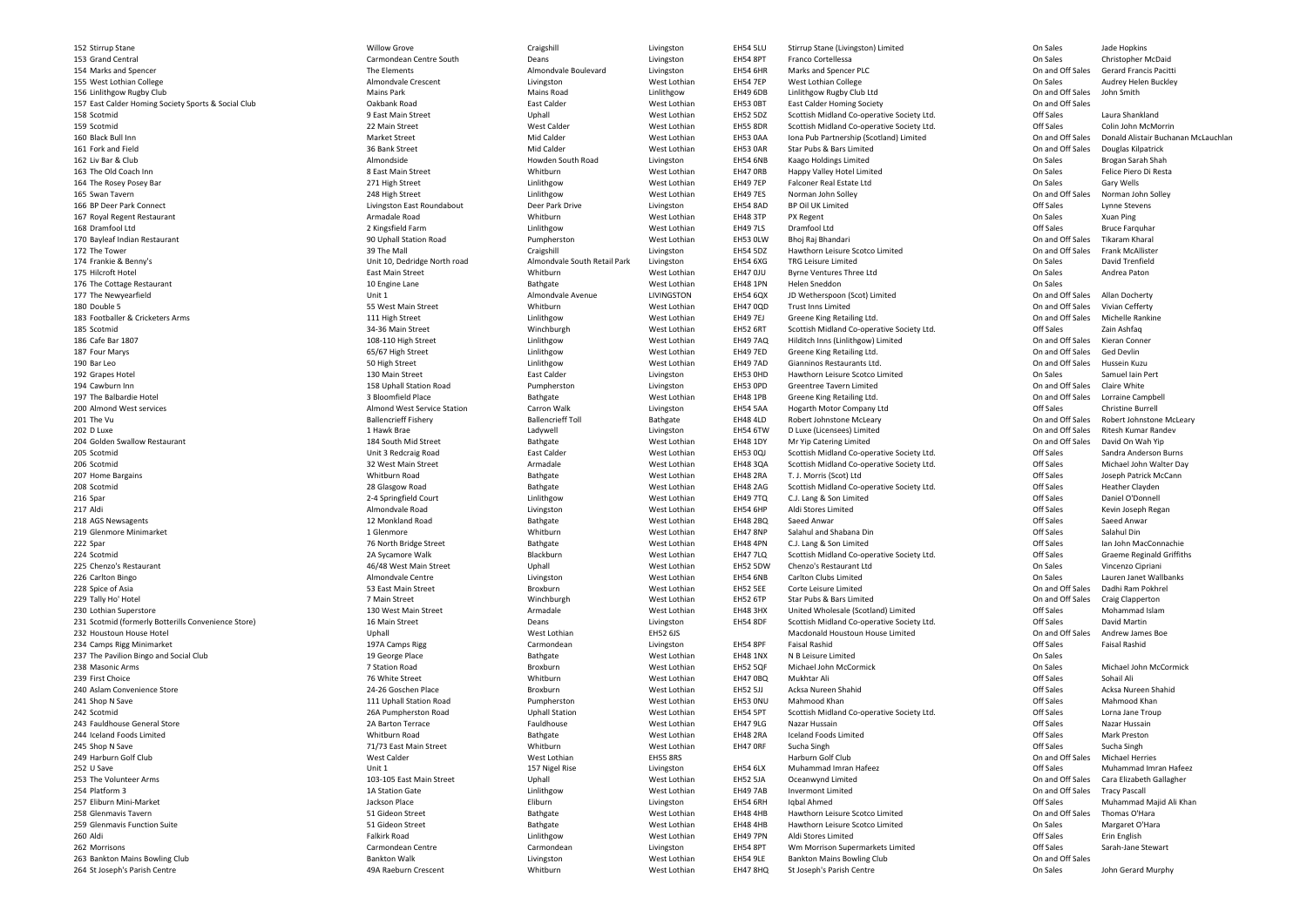265 Scotmid266 The Old Post Office **266 Company 2006** 29-31 High Street 29-31 High Street 29-31 High Street 2011 268 Rashid Brothers Convenience Store 191-193 West Main Street 268 Whitburn 269 Meadow Stores 9 Meadow Stores **82 Main Street** 2008 Main Street 2008 West Calder 2008 West Lothian 270 Halfway House 0 Halfway House **39 Broxburn** Broxburn 39 Goschen Place **39 Goschen Place** Broxburn 271 Smartways 1 Smartways **125 Main Street** 125 Main Street **Fauldhouse** West Lothian 272 M.S. Stores 273 Central Inn274 Costcutter A Costcutter **Accord 2018** Main Street **Accord 2018** Main Street Stoneyburn 275 Bennyssimoo and the street of the Bathgate Bathgate Set and the SH48 4EU of the SH48 4EU of the SH48 4EU of the SH48 4EU 278 Bathgate Farm279 Wagamama 280 Livingston Inn282 Torphichen Kilwinning Social Club283 Oatridge Hotel 3 Oatridge Hotel **2-4 East Main Street** 2-4 East Main Street Communication Controller and Mest Lothian 284 Dovehill Arms A Dovehill Arms **18-20 West Main Street** Uphall Uphall West Lothian 285 Murray 287 The Green Tree Tavern288 Armadale Bowling Club289 Deans Bowling Club290 Bridgend and District Golf Club291 Winchburgh Bowling Club292 Mei Hua Platform Restaurant Nation November 2012 Station House Nation House Limefield Road 293 Water Lily 3 Water Lily **Ballencrieff Fishery** Ballencrieff Fishery Ballencrieff Toll **Bathgate** Bathgate EH48 4LD 294 Loganlea Miners Welfare Society and Social Club295 Glenmavis Bowling Club296 Bathgate Royal British Legion Club297 Whitburn Junior Football Club298 Whitburn Bowling Club299 Lodge St John Stoneyburn300 Lodge St John No 272 0 Lodge St John No 272 **Masonic Hall** Masonic Hall 42 Bank Street Mid Calder EH53 0AR 301 Lodge Lord Bruce 1601 **Blackburn** Blackburn Number 2012 **Kidd Street** Blackburn Blackburn Blackburn Blackburn 302 The Ballencrieff 2 The Ballencrieff **EH48 4EU** Unit 1 Unit 1 31/43 Hopetoun Street Bathgate Bathgate EH48 4EU 303 Stoneyburn Community Bowling Club304 Harrysmuir Bowling Club305 West Lothian Indoor Bowling Club306 St Mary's Church Hall 6 St Mary's Church Hall **State Mary's Church Hall** West Lothian 307 Lodge Masonic Social Club308 Hatton Sports Clubb **EGUST CONSTRESS Burnwynd** Burnwynd and a Kirknewton Mest Lothian EH27 8EA 309 Pumpherston Golf Club310 Polkemmet Social Club 7A East Main Street Whitburn313 Uphall Golf Club315 Co-opp and the subset of the Newyearfield and the Ladywell and the Livingston and Livingston and EH54 6AB 316 BP318 Railway Inn320 Lodge Almondale Masonic Lodge No 1658 **Craigshill Road East** Craigshill Road East Craigshill Craigshill Livingston 321 MRH Carmondeann and Centre Road Centre Road Livingston Livingston Nest Lothian EH54 8PG 323 The Mall Cafe Bar 3 The Mall Cafe Bar **Almondvale Centre** Livingston Livingston 324 Amore Restaurant Limited326327 Bathgate Golf Clubb **Edinburgh Road** Edinburgh Adam Bathgate Mest Lothian EH48 1BA 328 St Anthony's Social Club329 West Port Hotel West Port Hotel 18/20 West Port Linlithgow330 Buchan Park Bowling Club331 Deer Park Golf and Country Club332 Hopetounn and the Street Street and Bathgate Bathgate Mest Lothian EH48 4EU 334 U Save A U Save **8** Broxburn Street **Provides a Contract Automobile Street** Broxburn Street Broxburn Street Broxburn Street Broxburn Street Broxburn Street Broxburn Street Broxburn Street Broxburn Street Broxburn Street Broxburn 335 Commercial Innn and the Solution of the Solution of the Solution of the Solution of the Solution of the Solution of the Solu<br>The Solution of the Solution of the Solution of the EH55 8AD of the Solution of the Solution of the Solution o 338 The Saltire 339 Taste 9 Taste **Linlithgow 19 Taste** Linlithgow **19 Taste** Linlithgow 340 Livingston Football Club341 Oscars **1 Oscars** Livingston Livingston Ladywell East Livingston Livingston Livingston Livingston Livingston Livingston 342 Waz's @ Wilson Terrace **16 Wilson Terrace** Broxburn 345 Howden Park Centre **Howden** Howden 346 Shopsmart Shopsmart 1 East Main Street Uphall West Lothian348 Mill Superstore 8 Mill Superstore **1 Millhaugh Lane** 1 Millhaugh Lane **Bathgate** Bathgate West Lothian 349 Greenburn Golf Club350 Day Today 0 Day Today 30 East Main Street Blackburn Blackburn 30 East Main Street Blackburn 351 Breich Post Office & Store Breich Post Office & Store Rashiehill Terrace Breich 352 Scotmid353 David Stein Butchers 3 David Stein Butchers **Acknowledge Street** All Andreas And All Andreas Andreas Association and All Andreas Andreas A<br>All Andreas Andreas Andreas Andreas Andreas Andreas Andreas Andreas Andreas Andreas Andreas Andreas Andr 355 Co-opp annexe bankton Centre EH54 9DA annual EH54 9DA annual EH54 9DA annual EH54 9DA ann ann ann an EH54 9DA ann ann an EH54 9DA 356 Seafield Community Bowling Club357 One Stop Trading With Stoneyburn Community **1988** Main Street Stoneyburn Stoneyburn

1A Douglas Wynd Unit 341 Almondvale Boulevard South 2 Polbeth Road<br>45 East Main Street n and Broxburn Broxburn West Lothian EH52 5AB b 124A South Street Armadale Armadale West Lothian EH48 3JU Willowdean Bridgend Linlithgowb **EH52 6RW** Craigton Place **Noting that Craighton Place Craighton Place Craighton Broxburn** EH52 6RW b **EH55 8HN** Main Street **Loganlea** Loganlea **Nest Lothian** EH55 8HN b behall the Street School of the Street Street Bathgate Street Bathgate Street Bathgate Street Bathgate Street Street Street Bathgate Street Bathgate Street Street Street Bathgate Street Street Street Street Street Street b 30/32 East Main Street Whitburn Whitburn West Lothian EH47 ORB b **Stoneyburn** West Lothian EH47 8AU b Channel Channel Channel Channel Channel Ladywell Channel Channel Channel Channel Channel Channel Channel Channel Channel Channel Channel Channel Channel Channel Channel Channel Channel Channel Channel Channel Channel Cha b and the Masonic Hall Masonic Hall and Market Lane and Linlithgow b **Drumshoreland Road** Pumpherston Pumpherston West Lothian EH53 0LQ 1 Edinburgh Roadd and the Sea of the Sea of the Sea of the Sea of the Sea of the Sea of the Sea of the Sea of the Sea of the Sea of the Sea of the Sea of the Sea of the Sea of the Sea of the Sea of the Sea of the Sea of the Sea of the Sea Longridge Road<br>Edinburgh Road Golf Course Road Knightsridge Livingston EH54 8ABCarmondean Centre Livingston<br>
47 High Street Linlithgow Almondvale Stadium

Polbeth WEST LOTHIAN<br>Broxburn West Lothian Limefield Road Mest Calder EH55 8BQ<br>Ballencrieff Toll Bathgate EH48 4LD West Lothian EH47 7LW West Lothian EH47 0RQd Bathgate Bathgate West Lothian EH48 1BD Livingston Mest Lothian EH54 6NB<br>Armadale Mest Lothian EH48 3ER Whitburn West Lothian EH47 0DG West Lothian EH52 5RQLivingston Mest Lothian EH54 6AG Broxburn Mest Lothian EH52 6EN<br>Livingston Mest Lothian EH54 6AE West Lothian EH47 7QU

West Lothian EH52 5DA West Lothian EH52 5DW<br>WEST LOTHIAN EH55 8SR Linlithgow EH49 6NW<br>Broxburn EH52 6RW West Lothian EH48 4BH<br>West Lothian EH47 9HJ

63 East Main Street Uphall Uphall West Lothian EH52 5HE Scottish Midland Co-operative Society Ltd. Off Sales Nicole Francine McDonnell Linlithgow 
West Lothian
EH49 7AB

Greene King Retailing Ltd.

Unithgow

On and Off Sales

Unithgow

Unithgow

Comunication

Unithgow

Comunication

Unithgow

Unithgow

Unithgow

Unithgow

Unithgow

Unithgow

Unithgow n aan oo West Lothian aan EH47 OLP Sadiq Abdul Farooq aan aan oo Sadiq Abdul Farooq aan oo Sadiq Abdul Farooq n 1986 EH55 8DX Ali Raza Ahmed National Service States Annual Service States Malik Mubarik Ahmed National Service States Annual Service States Annual Service States Ahmed States Annual Service States Annual Service States n and Off Sales Gillian Calder EH52 5JE GMC Public House Limited Contract Connect Connect Calder Calder Calder EH47 9BJ SR Commercial (Scotland) Ltd Off Sales Zahid Ahmad d Broxburn West Lothian EH52 6AY Paramjeet Singh CHE Stromber Off Sales Manmeet Singh 27 Main Street West Calder West Calder West Lothian EH55 8BY The Strathbrock Bar Limited On and Off Sales William Denholm Meldrum n 1986 - Mest Lothian 1986 - EH47 8EL Maqsood Akhtar Nagsan ah Samaa ah Sales Naqsood Akhtar Akhtar Asia ah Maqsood Akhtar Akhtar Akhtar Asia ah Maqsood Akhtar Akhtar Akhtar Asia ah Maqsood Akhtar Akhtar Akhtar Akhtar Akht U Benedetto Romito **Department Constructs** Connected Connected Connected Connected Connected Connected Connected Connected Connected Connected Connected Connected Connected Connected Connected Connected Connected Connected Starlaw Road Boghall Roundabout Bathgate EH48 1LQ Mitchells & Butlers Retail Ltd. On and Off Sales Jennifer Angela Cameron<br>And a starlowing the contract of the contract of the contract of the contract of the contract of th h Livingston **Mest Lothian EH54 6GS Wagamama Limited** Chronic Communisty Christies Amy Johnson Christian Amy Johnson Main Street **Livingston West Lothian** EH54 7AF Greene King Brewing & Retailing Limited On and Off Sales Stuart Aitken<br>Masonic Hall **Masonic Hall** 22 Jarvey Street Bathgate EH48 4EZ Torphichen Kilwinning Social Club b 32 Jarvey Street Bathgate EH48 4EZ Torphichen Kilwinning Social Club On Sales Punch Partnerships (PTL) Limited **Department Conneil Conneil Conneil Conneil Conneil Conneil Conneil Conneil Conneil Conneil Conneil Conneil Conneil Conneil Anno 1880 (Licence) Limited Conneil Conneil Conneil Conneil Conne** Anno 1880 (Licence) Limited<br>Hawthorn Leisure Scotco Limited EH55 8SR Hawthorn Leisure Scotco Limited<br>EH52 5AB Henry McLauchlan CHS and Off Sales Henry McLauchlan EH52 5AB Henry McLauchlan<br>EH48 3JU Armadale Bowling Club Channel Channel Constants Consales EH48 3JU Armadale Bowling Club<br>EH54 8BE Deans Bowling Club Club Club Consider the Consider Solid Consider b **2** Main Street **Deans** Deans Livingston EH54 8BE Deans Bowling Club On Sales Messrs Thomas R Anderson and December 2012 10:00 On Sales Shannon Hoggan<br>
Minchburgh Bowling Club Communication Communication Communication Communication Communication Communication C EH52 6RW Minchburgh Bowling Club Control Control Control Control Control Control Control Control Control Control Control Control Control Control Control Control Control Control Control Control Control Control Control Contr Connie Chau Wan Lau **Connie Chau Wan Lau Connie Chau Wan Lau** On Sales Connie Chau Wan Lau Robert Johnstone McLeary EH48 4LD Robert Johnstone McLeary<br>
EH55 8HN Loganlea Miners Welfare Society **CH56 8HN** On and Off Sales Cameron Johnstone McLeary EH55 8HN Loganlea Miners Welfare Society<br>
EH48 4HH Glenmavis Bowling Club<br>
On Sales EH48 4HH Glenmavis Bowling Club Club Club Club Chromatic Consales Ann Elizabeth Wright Arthur<br>Chromatic Andrew Miller Chromatic Bathgate Royal British Legion Club Club Consales Andrew Miller Chromatic Chr b 50 North Bridge Street Bathgate Bathgate West Lothian EH48 4PP Bathgate Royal British Legion Club On and Off Sales Andrew Miller EH47 ORB Whitburn Junior Football Social Club Christian Muslem Connand Off Sales Henrietta Peutherer Scott<br>
EH47 OPS Whitburn Bowling Club Christian Muslem Connand Christian Muslem Connand Christian Muslem Christian M b 121 West Main Street Whitburn West Lothian EH47 0PS Whitburn Dubing Club On Sales n and Stoneyburn Stoneyburn West Lothian EH47 8BY Lodge St John Stoneyburn On Sales EH53 OAR Lodge St John No 272<br>EH47 7LW Lodge Lord Bruce 1601 Social Club<br>Con Sales Lodge Lord Bruce 1601 Social Club<br>Stonegate Pub Company Limited EH48 4EU Stonegate Pub Company Limited Contact Club Consumer Consumer Consumer Consumer Carthy<br>Changel Stoneyburn Community Bowling Club Consumer Consumer Consumer Consumer Consumer Consumer Consumer Consu EH47 8AU Stoneyburn Community Bowling Club<br>EH54 6HN Harrysmuir Bowling Club Club CH54 6HN On and Off Sales EH54 6HN Harrysmuir Bowling Club<br>EH54 6WF West Lothian Indoor Bowling Club Contract Constants On Sales b Mowden South Livingston Constant Constant Mest Lothian EH54 6WF West Lothian Indoor Bowling Club Consales West Lothian EH48 4HS St Mary's Social Club<br>
Linlithgow EH49 7AJ The Masonic Hall<br>
On Sales EH49 7AJ The Masonic Hall On Sales EH27 8EA Hatton Sports Club and Club Consults and Consults Club Consults Consults Consults Consults Consults C<br>
EH53 OLQ Pumpherston Golf Club EH53 OLQ Pumpherston Golf Club Consumers of Club Chand Off Sales Jodie Stillie Chand Off Sales Jodie Stillie Polkemmet Social Club<br>
Uphall Golf Club Club Club Contains and Off Sales Patrycja Gliszczynska Houstoun Mains Uphall West Lothian EH52 6JT Uphall Golf Club On and Off Sales Patrycja Gliszczynska EH54 6AB Co-operative Group Food Limited<br>
EH48 1BD John Somerville Services Limited 
CH48 1BD John Sommerville Cervices Limited
CH48 1BD John Sommerville EH48 1BD John Somerville Services Limited CHS and Off Sales John Sommerville<br>CH55 8DL Hawthorn Leisure Scotco Limited CHS Contains Contained Chand Off Sales Andrew Wallace 13 Main Street West Calder West Calder West Lothian EH55 8DL Hawthorn Leisure Scotco Limited On and Off Sales Andrew Wallace EH54 5DT Lodge Almondale Masonic Lodge No 1658 On Sales G Motor Fuel Ltd. 2008 and 2009 Maria Teresa Millar Maria Teresa Millar Carlton Clubs Limited Carlton Clubs Limited Carlton Clubs Limited Carlton Clubs Limited Consults Consults Consu<br>Consults Consults Consults Consults Consults Consults Consults Consults Consults Consults Consults Consults Co R Elshani Ltd **Elshani Ltd** Conservation Conservation Conservation Conservation Conservation Conservation Conservation Conservation Conservation Conservation Conservation Conservation Conservation Conservation Conservation G Aldi Stores Limited **Off Sales** Neil Guthrie EH48 1BA Bathgate Golf Club Consumers Consumers on and Off Sales Mary Purvis<br>
EH48 3ET St Anthonys Social Club Consumers Consumers Consumers On and Off Sales b 59 South Street Armadale Armadale West Lothian EH48 3ET St Anthonys Social Club On and Off Sales Einlithgow Same Mest Lothian EH49 7AZ Stonegate Pub Company Limited Company Limited Convention Conduct Sales Henry Lloyd<br>Broxburn Sales West Lothian EH52 5AF Buchan Park Bowling Club b Broxburn Broxburn West Lothian EH52 5AF Buchan Park Bowling Club On Sales EH54 8AB Muir Leisure Limited<br>EH48 4EU Cardowan Ltd Cardowan Ltd Care and Delta Steven Gill Changes And Off Sales Matthew Boyle U Cardowan Ltd **Cardowan Ltd** Cardowan Ltd Cardowan Christ Association Connection Connection Connection Connection Connection Connection Connection Connection Connection Connection Connection Connection Connection Connecti Q Adnan Majeed **Off Sales** Saeed Iqbal EH55 8AD Brian Guest Brian Guest Changes and Off Sales Brian Guest Changes Brian Guest Changes Brian Guest Cha<br>Chand Off Sales Tracey Doonan McArthur Changes Brian Guest Changes Are Chand Off Sales Tracey Doonan McArthur West Lothian EH54 8PT Greene King Brewing & Retailing Limited<br>West Lothian EH49 7ED Steven Wilson West Lothian EH49 7ED Steven Wilson On and Off Sales Lisa Anne Monteith m and Alderstone Road Livingston EH54 7DN Livingston Football Club Limited Containers on and Off Sales Simon John Preece<br>Alternative Contract Containers on the Contract Containers on the Contract Contract Contract Contract EH54 6AG Oscars (Licensees) Limited Consumer Connection Connection Connection Connection Connection Connection<br>Connection Connection Connection Connection Connection Connection Connection Connection Connection Connection<br>C N Waz's Ltd. Contract the Contract of Contract Assifa Abbas Assifa Abbas Assifa Abbas Assifa Abbas Assifa Abbas Assifa Abbas Assifa Abbas Assifa Abbas Assifa Abbas Assifa Abbas Assifa Abbas Assifa Abbas Assifa Abbas Assifa n and Divingston Mest Lothian EH54 6AE West Lothian Leisure and Divideo Divideo Stuart John Ferguson EH52 5DZ Zahid Iqbal Off Sales Mohammed Akhtar Imran's Properties Ltd<br>
Greenburn Golf Club<br>
Greenburn Golf Club<br>
On and Off Sales b SGreenburn Road Fauldhouse West Lothian EH47 9HJ Greenburn Golf Club On and Off Sales Colonel Liaqat Ali Tahir Off Sales Irfan Nazir h and the West Lothian EH55 8JL Maqsood Akhtar and the Communication off Sales Tahir Manzoor 162 Nigel Rise 2012 Dedridge Dedridge Livingston EH54 6LX Scottish Midland Co-operative Society Ltd. 2015 Off Sales Gillies Kenneth Macleod n 1986 EH48 4PL David Stein Christian Communication of the Control of Sales Christian Control of Sales Kirstie Sara Nicol EH54 9DA Co-operative Group Food Limited<br>
EH47 7AP Seafield Bowling Club<br>
CH47 7AP Seafield Bowling Club b Seafield West Lothian EH47 7AP Seafield Bowling Club On and Off Sales n and West Lothian and EH47 8EL Yasmine Mohammed and Sales and Sales and Sales and Yasmine Mohammed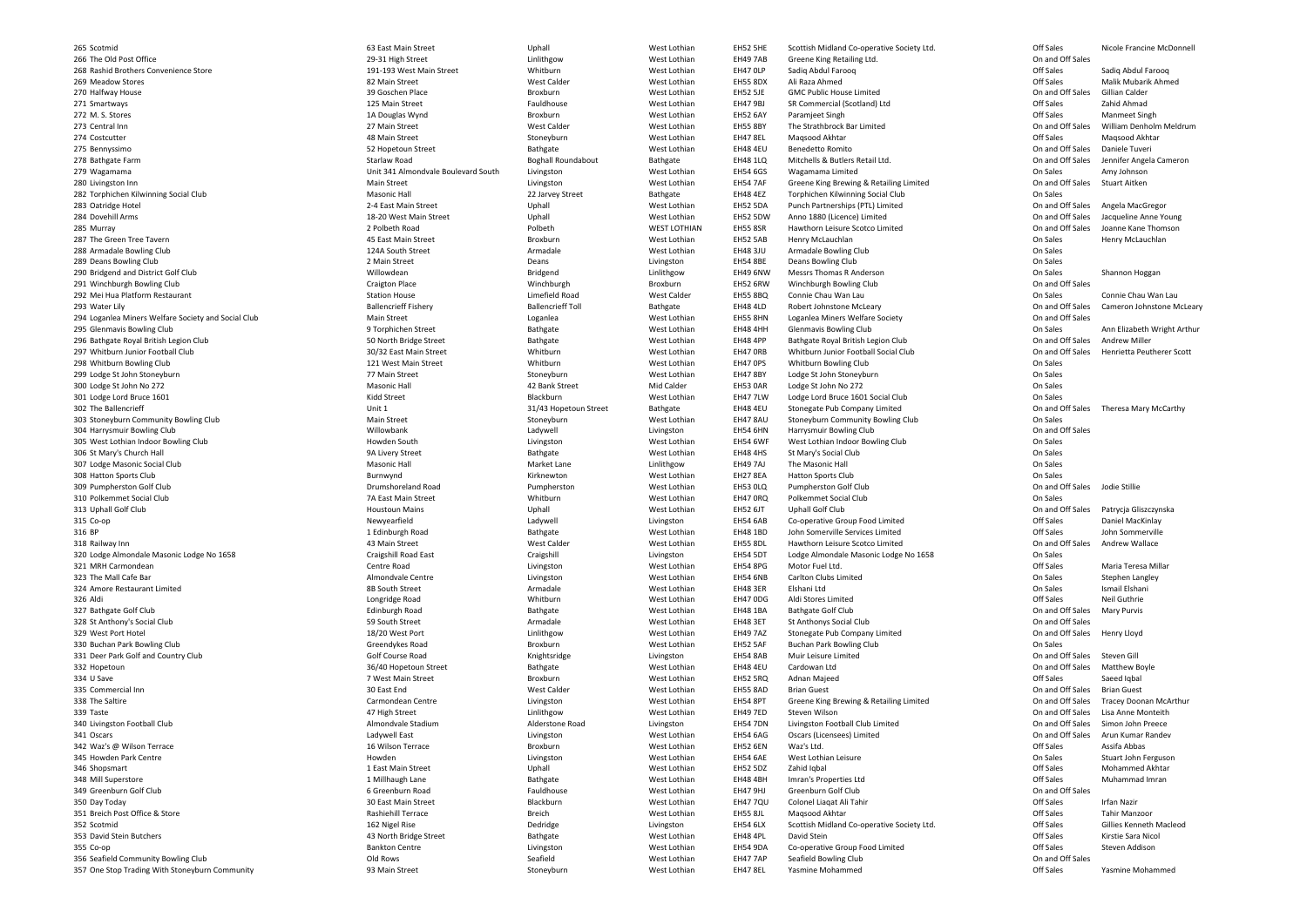360 Stack and Still 0 Stack and Still **Stack and Still** Unit 302 Unit 302 The Elements Livingston 361 St Nicholas Social Club362 Livingston Letham Bowling Club363 Linlithgow Rose Football Social Club364 West Lothian County Cricket Association365 Linlithgow Bowling club366 Middleton Hall Bowling Club367 Blackburn Bowling Club368 Chiquito370 The West Lothian Golf Club371 Broxburn Bowling Club373 Linlithgow Golf Club374 Lodge St. Andrew Livingston Station No. 1587 Nellburn Road St. Andrew Boad 375 Pumpherston Bowling Club376 Mid Calder Bowling Club377 Linlithgow Sports Club378 Bathgate Bowling Club379 Uphall Station Bowling Club380 East Calder Bowling Club381 Thistle Lodge 270 1 Thistle Lodge 270 **3** West Lothian Street Shain Street Nest Calder West Calder West Lothian 382 Fauldhouse Miners 2 Fauldhouse Miners **Music Company Company** 5-7 Bridge Street **San Fauldhouse** Fauldhouse **Music Company America** West Lothian 383 Livingston Rugby Football Club384 Krossbar A Krossbar 2 South Street 2 South Street 2 South Street Armadale 2 South Street 2 South Street 2 South Street Armadale 2 South Street 2 South Street Armadale 2 South Street Armadale 2 South Street 2 South Street Armadale 2 385 Happy Valley Hotel Bathgate Road Bathgate Road Bathgate Road Bathgate Road Bathgate Road Bathgate Road Bathgate Road Bathgate Road Bathgate Road Bathgate Road Bathgate Road Bathgate Road Bathgate Bathgate Road Bathgate 386 Livingston Cricket club387 Niddry Castle Golf Club389 Best-One SR Superstore **176 South Street** 2006 and Street Armadale Armadale West Lothian 390 Lodge St John Crofthead No 374 **88 Fridge Street** 8 Bridge Street Fauldhouse Fauldhouse West Lothian 391 Hope Bridge Castle Club392 West Calder Bowling Club393 Newton Store 3 Newton Store Newton Newton Street 5 Main Street 2008 SMain Street Newton Newton Newton Newton Newton Newton Newton Newton Newton Newton Newton Newton Newton Newton Newton Newton Newton Newton Newton Newton Newton Newton 395 Everest Cafe and Restaurant West Lothian Street Exercise S7-59 Hopetoun Street Bathgate Bathgate West Lothian 397 Coopers Bar Lounge 7 Coopers Bar Lounge **Markov Coopers Bar Lounge West Lothian** And Alleman Assemblack Assemblack Mest Lothian And A 399 Dreadnought Rock 9 Dreadnought Rock West Lothian New York 14/16 King Street Street Bathgate Bathgate West Lothian 400 Sainsbury Store 406 Mini Market 6 Mini Market **15 Tay Walk 2018** Craigshill Craigshill Livingston 407 Delhis Winter Unit Company of the Unit Company of the Unit Company of the Unit Company of the Unit Company of the Unit Company of the Unit Company of the Unit Company of the Unit Company of the Unit Company of the Unit 408 Bombay Spice Restaurant 79 Main Street West Calder West Lothian411 Glenmorangie Duty Paid Cellar **Alba Campus** Alba Campus **Rosebank Livingston** Livingston 412 Icelandd and the state of the S27-41 Almondvale South Contingion and Livingston and Mest Lothian CH54 6NB 414 Dobbies Garden Centre A Dobbies Garden Centre **Dechmont Roundabout** Dechmont Roundabout **A Container EH52 6PA** Dechmont CH52 6PA 415 Chalmers 5 Chalmers **Exercise Street** 23 George Street **Bathgate** Bathgate West Lothian 416 Smartways 6 Smartways **Exercise Struck and Street** 20 Main Street **Blackridge** Blackridge Blackridge West Lothian 420 Co-opp and the set of the University Construction Construction and the University Construction Construction CH54 6AA 422 Armadale Convenience Store 1A Gracies Wynd423 Chippy Takeaway 3 Chippy Takeaway 2012 1994 Main Street 2012 1994 Main Street 2012 1994 West Calder 2012 1994 West Lothian 424 Morrisons Morrisons 2 Linkston Way Whitburn Road425 Hopetoun Farm Shop426 Gothenburg Convenience Store **Main Street** Main Street **East Whitburn** East Whitburn And The Cross Cinlithgow Burgh Halls and the Cross of the Cross of the Cross of the Cross control of the Cross control of the Cross control of the Cross control of the Cross control of the Cross control of the Cross contro 430 Scotmidd
Broxburn
Broxburn
Broxburn
Broxburn
Broxburn
West Lothian
EH52 5EG 431 Day to Day 1 Day to Day **South America Controllering Controllering** 33 North Bridge Street **Bathgate** Bathgate West Lothian 435 Asda **Asda** Station Road Station Road Station Road Station Road Station Road Station Road Station Road Station Road Station Road Station Road Station Road Station Road Station Road Station Road Station Road Station Road Station 436 Scotmidd and the Calder Controller Controller Controller Controller Polbeth Mest Calder Controller EH55 8SR 437 Liberta Restaurant 7 Liberta Restaurant West Lothian 438 Yolo0 and the street of the Bathgate Bathgate Street Settlem and the Street Street Bathgate Street Street Street Street Street Street Street Street Street Street Street Street Street Street Street Street Street Street Street S 439 Wildflower Wines Limited440 Envy 0 Envy **Environment Construct Additional A**3 Hopetoun Street **Bathgate** Bathgate Mest Lothian 441 Star & Garter Hotel 1 Star & Garter Hotel **Linlithgow 1 High Street** 2 Australian 1 High Street 2 Australian 1 High Street 2 Australian 1 High Street 2 Australian 1 High Street 2 Australian 1 High Street 2 Australian 1 High Street 2 Austral 442 Glass Mini Market 2 Glass Mini Market Winchburgh 2 Glass Crescent 2 Glass Crescent 2 Glass Crescent 443 Tesco Express 3 Tesco Express **242 Main Street** East Calder West Lothian 444 Nineteentwelve 4 Nineteentwelve 2 South Bridge Street 2 South Bridge Street Bathgate Bathgate West Lothian 445 Glendevon Service Station446 Jack's Corner 447 The Rowan Tree 7 The Rowan Tree **Southdale Way Southdale Way** Southdale Way Armadale **Southdale Southdale Armadale** Superintensity Mest Lothian EH48 3PR 450 Bratek 452 Scotmid453 Hot Flame 454 Lidl Store 456 Lidl Store 459 Sabannga 9 Sabannga 14 Marrfield Terrace 20 Uphall Station 460 Purple Orange 461 Sainsbury's Canal Road464 The Grange A The Grange 2012 Main Street 2012 The Grange School and School and Messical Annual Street 2014 Messic 2013 Main Street 2014 Messic 2014 Messic 2014 Messic 2014 Messic 2014 Messic 2014 Messic 2014 Messic 2014 Messic 2014 M

| nd Still                               | <b>Unit 302</b>                       | The Elements                 | Livingston         | <b>EH54 6GS</b> | Mitchells & Butlers Retail Ltd.                             | On Sales         | Daniel Donnelly                |
|----------------------------------------|---------------------------------------|------------------------------|--------------------|-----------------|-------------------------------------------------------------|------------------|--------------------------------|
| olas Social Club                       | Canon Hoban Hall                      | 34 West Main Street          | Broxburn           | <b>EH52 5RJ</b> | St Nicholas Social Club                                     | On Sales         |                                |
| ton Letham Bowling Club                | Letham Pavilion                       | Craigshill                   | Livingston         | <b>EH54 5NX</b> | Livingston Letham Bowling Club                              | On Sales         |                                |
| ow Rose Football Social Club           | <b>Braehead Road</b>                  | Linlithgow                   | West Lothian       | <b>EH49 6EF</b> | Linlithgow Rose FC Social Club                              | On Sales         |                                |
| othian County Cricket Association      | <b>Boghall Cricket Ground</b>         | <b>Edinburgh Road</b>        | Linlithgow         | EH49 6AB        | West Lothian County Cricket Association                     | On Sales         |                                |
| ow Bowling club                        | 2 Philip Avenue                       | Linlithgow                   | West Lothian       | <b>EH49 7BH</b> | Linlithgow Bowling Club                                     | On Sales         |                                |
| ton Hall Bowling Club                  | Stankards Road                        | Uphall                       | West Lothian       | <b>EH52 6UP</b> | Middletonhall Bowling Club                                  | On Sales         |                                |
| urn Bowling Club                       | Off Bathgate Road                     | Blackburn                    | West Lothian       | <b>EH47 7LN</b> | <b>Blackburn Bowling Club</b>                               | On and Off Sales |                                |
|                                        | <b>Unit 304</b>                       | Almondvale Avenue            |                    | <b>EH54 6GS</b> | <b>TRG Leisure Limited</b>                                  | On and Off Sales | Colette Curnyn                 |
|                                        |                                       |                              | Livingston         |                 |                                                             |                  |                                |
| est Lothian Golf Club                  | Airngath Hill                         | Linlithgow                   | West Lothian       | <b>EH49 7RH</b> | West Lothian Golf Club                                      | On and Off Sales | <b>Graeme Singer</b>           |
| <b>Irn Bowling Club</b>                | West Burnside                         | <b>Station Road</b>          | Broxburn           | <b>EH52 5RG</b> | <b>Broxburn Bowling Club</b>                                | On Sales         |                                |
| row Golf Club                          | <b>Golf Course Road</b>               | Linlithgow                   | West Lothian       | <b>EH49 6QF</b> | Linlithgow Golf Club                                        | On and Off Sales | Jonathan David McEwan          |
| St. Andrew Livingston Station No. 1587 | 3 Nellburn Road                       | Livingston                   | West Lothian       | <b>EH54 8QU</b> | Lodge St Andrew Livingston Station No 1587                  | On Sales         |                                |
| erston Bowling Club                    | 26 Uphall Station Road                | Pumpherston                  | West Lothian       | EH53 OLP        | <b>Pumpherston Bowling Club</b>                             | On and Off Sales |                                |
| Ider Bowling Club                      | 9 School Lane                         | Mid Calder                   | Livingston         | <b>EH53 0AT</b> | Mid Calder Bowling Club                                     | On Sales         |                                |
| ow Sports Club                         | <b>Edinburgh Road</b>                 | Linlithgow                   | West Lothian       | <b>EH47 6AB</b> | Linlithgow Sports Club                                      | On Sales         |                                |
| te Bowling Club                        | 19 Balbardie Road                     | Bathgate                     | West Lothian       | <b>EH48 1AP</b> | <b>Bathgate Bowling Club</b>                                | On Sales         |                                |
| <b>Station Bowling Club</b>            | <b>Marrfield Terrace</b>              | <b>Uphall Station</b>        | Livingston         | <b>EH54 5PY</b> | <b>Uphall Station Bowling Club</b>                          | On and Off Sales |                                |
| <b>Ider Bowling Club</b>               | 255 Main Street                       | East Calder                  | West Lothian       | EH53 OEL        | <b>East Calder Bowling Club</b>                             | On Sales         |                                |
| Lodge 270                              | 3 Main Street                         | <b>West Calder</b>           | West Lothian       | <b>EH55 8BU</b> | Thistle Lodge 270                                           | On Sales         |                                |
| ouse Miners                            | 5-7 Bridge Street                     | Fauldhouse                   | West Lothian       | <b>EH47 9AY</b> | Fauldhouse Miners Welfare Society & Social Club             | On Sales         |                                |
|                                        | Almond Park                           |                              |                    | <b>EH54 5NP</b> |                                                             | On and Off Sales | Valerie Anderson Skidmore      |
| ton Rugby Football Club                |                                       | Craigshill                   | Livingston         |                 | Livingston Rugby Football Club                              |                  |                                |
|                                        | 2 South Street                        | Armadale                     | West Lothian       | <b>EH48 3ER</b> | Krossbar Ltd                                                | On Sales         | Sharon Dunlop                  |
| Valley Hotel                           | <b>Bathgate Road</b>                  | Blackburn                    | West Lothian       | <b>EH47 7JN</b> | The Old Coach Inn Limited                                   | On and Off Sales | Jacqueline Russell             |
| ton Cricket club                       | 10A Murieston Valley                  | Livingston                   | West Lothian       | <b>EH54 9HB</b> | Livingston Cricket Club                                     | On Sales         |                                |
| Castle Golf Club                       | Castle Road                           | Winchburgh                   | Broxburn           | <b>EH52 6RQ</b> | Niddry Castle Golf Club                                     | On Sales         |                                |
| ne SR Superstore                       | 176 South Street                      | Armadale                     | West Lothian       | <b>EH48 3JU</b> | Khurram Shahzad Mirza                                       | Off Sales        | Sadia Khurram                  |
| St John Crofthead No 374               | 8 Bridge Street                       | Fauldhouse                   | West Lothian       | <b>EH47 9AY</b> | Lodge St John Crofthead No 374                              | On Sales         |                                |
| <b>Iridge Castle Club</b>              | 51 South Street                       | Armadale                     | West Lothian       | <b>EH48 3ET</b> | Hope Bridge Castle Club                                     | On Sales         |                                |
| alder Bowling Club                     | 32 Harburn Road                       | <b>West Calder</b>           | West Lothian       | <b>EH55 8AH</b> | West Calder Bowling Club                                    | On and Off Sales |                                |
| n Store                                | 5 Main Street                         | Newton                       | Broxburn           | <b>EH52 6QE</b> | Alan Cochrane                                               | Off Sales        | Zohaib Ali                     |
| t Cafe and Restaurant                  | 57-59 Hopetoun Street                 | Bathgate                     | West Lothian       | <b>EH48 4PB</b> | Sona Khatri-Chhetri                                         | On and Off Sales | Jesusita Gatdula               |
| 's Bar Lounge                          | 43 Main Street                        | Blackridge                   | West Lothian       | <b>EH48 3TJ</b> | Christopher John David Pollock                              | On and Off Sales | Christopher John David Pollock |
|                                        |                                       |                              |                    |                 |                                                             |                  |                                |
| ought Rock                             | 14/16 King Street                     | Bathgate                     | West Lothian       | <b>EH48 1AX</b> | Laurdam Investments Ltd.                                    | On Sales         | Douglas Samuel Croft           |
| ury Store                              | Unit 1                                | Almondvale South Retail Park | Livingston         | <b>EH54 6RQ</b> | Sainsbury's SL Limited                                      | Off Sales        | Karen Caven                    |
| larket                                 | 15 Tay Walk                           | Craigshill                   | Livingston         | <b>EH54 5AQ</b> | Qamrosh Alam Khan                                           | Off Sales        | <b>Umar Farooq</b>             |
| Winter                                 | Unit C                                | <b>Regent Centre</b>         | Linlithgow         | <b>EH49 7HU</b> | Rajan Kalra                                                 | On Sales         | Rajan Kalra                    |
| y Spice Restaurant                     | 79 Main Street                        | <b>West Calder</b>           | West Lothian       | <b>EH55 5EB</b> | Mahmood Khan                                                | On Sales         | Umang Mundepi                  |
| orangie Duty Paid Cellar               | Alba Campus                           | Rosebank                     | Livingston         | <b>EH54 7LW</b> | Macdonald & Muir Limited                                    | Off Sales        | David Roy Cairney              |
|                                        | 37-41 Almondvale South                | Livingston                   | West Lothian       | <b>EH54 6NB</b> | <b>Iceland Foods Limited</b>                                | Off Sales        | John McArthur                  |
| s Garden Centre                        | <b>Dechmont Roundabout</b>            | <b>Houston Mains</b>         | Dechmont           | <b>EH52 6PA</b> | Dobbies Garden Centres Limited                              | On and Off Sales | <b>Kirsty Smith</b>            |
| ers                                    | 23 George Street                      | Bathgate                     | West Lothian       | <b>EH48 1PH</b> | St. David's (Bathgate) Limited                              | On Sales         | <b>Scott McInnes</b>           |
| vays                                   | 20 Main Street                        | Blackridge                   | West Lothian       | <b>EH48 3RJ</b> | <b>MKA Commercial Limited</b>                               | Off Sales        | Shahid Farooq                  |
|                                        | 1 Howden West Road                    | Livingston                   | West Lothian       | <b>EH54 6AA</b> | Co-operative Group Food Limited                             | Off Sales        | Colin Alexander                |
| ale Convenience Store                  | 1A Gracies Wynd                       | Armadale                     | West Lothian       | <b>EH48 2LN</b> | Mehboob Alam                                                | Off Sales        | Mehboob Alam                   |
| Takeaway                               | 94 Main Street                        | <b>West Calder</b>           | West Lothian       | <b>EH55 8DX</b> | The Partnership of Rosanna Crolla and Gianluca Mastronicola | Off Sales        | Gianluca Mastronicola          |
| ons                                    | 2 Linkston Way                        | Whitburn Road                | Bathgate           | <b>EH48 2SS</b> | Wm Morrison Supermarkets Limited                            | Off Sales        | Kathleen Swallow               |
| oun Farm Shop                          | Hopetoun Wood                         | Newton                       | West Lothian       | <b>EH52 6QZ</b> | Andrew Victor Arthur Charles Hope t/a Aithrie Estates       | Off Sales        | <b>Elaine Shirley</b>          |
| burg Convenience Store                 | <b>Main Street</b>                    | East Whitburn                | West Lothian       | <b>EH47 OJB</b> | Ashwood Commercial Investments Ltd.                         | Off Sales        | Majid Anwar                    |
|                                        |                                       |                              |                    |                 |                                                             |                  |                                |
| ow Burgh Halls                         | The Cross                             | Linlithgow                   | West Lothian       | <b>EH49 7AH</b> | West Lothian Council                                        | On and Off Sales | Lesley Bissett Brown           |
|                                        | 81 - 95 East Main Street              | Broxburn                     | West Lothian       | <b>EH52 5EG</b> | Scottish Midland Co-operative Society Ltd.                  | Off Sales        | Aidan Joseph O'Sullivan        |
| Day                                    | 33 North Bridge Street                | Bathgate                     | West Lothian       | <b>EH48 4PJ</b> | West Lothian Retail Limited                                 | Off Sales        | Shokat Ali Mohammed            |
|                                        | <b>Station Road</b>                   | Armadale                     | West Lothian       | <b>EH48 3LP</b> | Asda Stores Limited                                         | Off Sales        | Neil Millar                    |
|                                        | 2A Polbeth Road                       | Polbeth                      | <b>West Calder</b> | <b>EH55 8SR</b> | Scottish Midland Co-operative Society Ltd.                  | Off Sales        | Jacqueline Cram                |
| Restaurant                             | 4 Mid Street                          | Bathgate                     | West Lothian       | <b>EH48 1PR</b> | Liberta Restaurant Ltd.                                     | On Sales         | Fikret Elshani                 |
|                                        | 47 Hopetoun Street                    | Bathgate                     | West Lothian       | <b>EH48 4PB</b> | WEF Leisure Limited                                         | On Sales         | Andrew Ferguson                |
| wer Wines Limited                      | Unit 8                                | Mill Road Industrial Estate  | Linlithgow Bridge  | <b>EH49 7SF</b> | <b>Wildflower Wines Limited</b>                             | Off Sales        | David Knox Moore               |
|                                        | 43 Hopetoun Street                    | Bathgate                     | West Lothian       | <b>EH48 9PB</b> | Derek Warrington                                            | On Sales         | Claire Anne Whyte              |
| Garter Hotel                           | 1 High Street                         | Linlithgow                   | West Lothian       | <b>EH49 7AB</b> | Manorview Partnerships 2 Ltd                                | On and Off Sales | <b>Denise Powley</b>           |
| ⁄lini Market                           | 2 Glass Crescent                      | Winchburgh                   | West Lothian       | <b>EH52 6SL</b> | Saifullah Khan                                              | Off Sales        | Saifullah Khan                 |
| Express                                | 242 Main Street                       | East Calder                  | West Lothian       | EH53 OEJ        | <b>Tesco Stores Limited</b>                                 | Off Sales        | Lynn Gilchrist                 |
| entwelve                               | 2 South Bridge Street                 | Bathgate                     | West Lothian       | <b>EH48 1TW</b> | David Stein                                                 | On Sales         | David Stein                    |
| von Service Station                    | Linlithgow Road                       | Winchburgh                   | West Lothian       | <b>EH52 6PX</b> | Motor Fuel Ltd.                                             | Off Sales        | Varinder Singh                 |
|                                        |                                       | Fauldhouse                   |                    |                 |                                                             | Off Sales        |                                |
| Corner                                 | 118 Lanrigg Road                      |                              | West Lothian       | <b>EH47 9JH</b> | Julie Anne Tebay                                            |                  | Laura-Jayne McDonald           |
| wan Tree                               | Southdale Way                         | Armadale                     | West Lothian       | <b>EH48 3PR</b> | <b>Marston's Operating Limited</b>                          | On and Off Sales | <b>Garry McClure</b>           |
|                                        | 144 Carmondean Centre South           | Livingston                   | West Lothian       | EH54 8TD        | Damian Ambroziewicz                                         | Off Sales        | Damian Ambroziewicz            |
|                                        | 31 Elizabeth Drive                    | Bathgate                     | West Lothian       | <b>EH48 1ST</b> | Scottish Midland Co-operative Society Ltd.                  | Off Sales        | Stephen James Bryce            |
| ∣me                                    | Unit 26-29 Livingston Designer Outlet | Livingston                   | West Lothian       | <b>EH54 6QX</b> | TM Leisure Edinburgh Limited                                | On and Off Sales | Juan Manuel Gonzalez Cifre     |
| re -                                   | 23 Longridge Road                     | Whitburn                     | West Lothian       | <b>EH47 8HB</b> | Lidl Great Britain Limited                                  | Off Sales        | Ross James Smillie             |
| re -                                   | Alderstone Road                       | Livingston                   | West Lothian       | <b>EH54 7DN</b> | Lidl Great Britain Limited                                  | Off Sales        | Leeanne Scott                  |
| aga                                    | 14 Marrfield Terrace                  | <b>Uphall Station</b>        | West Lothian       | <b>EH54 5PY</b> | Stephen Roderick Thomas Graham                              | On Sales         | Stephen Roderick Thomas Grah   |
| Orange                                 | 7A/B Union Road                       | Bathgate                     | West Lothian       | <b>EH48 1NS</b> | Michael Mathieson                                           | On Sales         | <b>Michael Mathieson</b>       |
| ury's l                                | <b>Canal Road</b>                     | Winchburgh                   | West Lothian       | EH52 6FD        | Sainsbury's SL Limited                                      | Off Sales        | Shona Hepburn                  |
| ange                                   | 119 Main Street                       | Fauldhouse                   | West Lothian       | <b>EH47 8BJ</b> | Starling Investments Ltd.                                   | On and Off Sales | Lorraine Robertson             |
|                                        |                                       |                              |                    |                 |                                                             |                  |                                |

On and Off Sales<br>On and Off Sales Colette Curnyn On and Off Sales Jacqueline Russell<br>On Sales On and Off Sales<br>Off Sales On and Off Sales Jesusita Gatdula<br>On and Off Sales Christopher John On Sales **1AX 2AX 2AX 1AX Douglas Samuel Croft**<br>
Off Sales **Caven** Caven On Sales Umang Mundepi<br>Off Sales David Roy Cairney On and Off Sales Kirsty Smith<br>On Sales Scott McInnes Off Sales Aidan Joseph O'Sullivan<br>Off Sales Shokat Ali Mohammed On Sales Andrew Ferguson<br>Off Sales David Knox Moore On Sales Claire Anne Whyte<br>On and Off Sales Denise Powley Off Sales Laura-Jayne McDonald<br>
On and Off Sales Garry McClure On and Off Sales<br>Off Sales Off Sales Damian Ambroziewicz<br>Off Sales Stephen James Bryce Off Sales Ross James Smillie<br>
Off Sales Leeanne Scott On Sales Stephen Roderick Thomas Graham<br>
On Sales Michael Mathieson